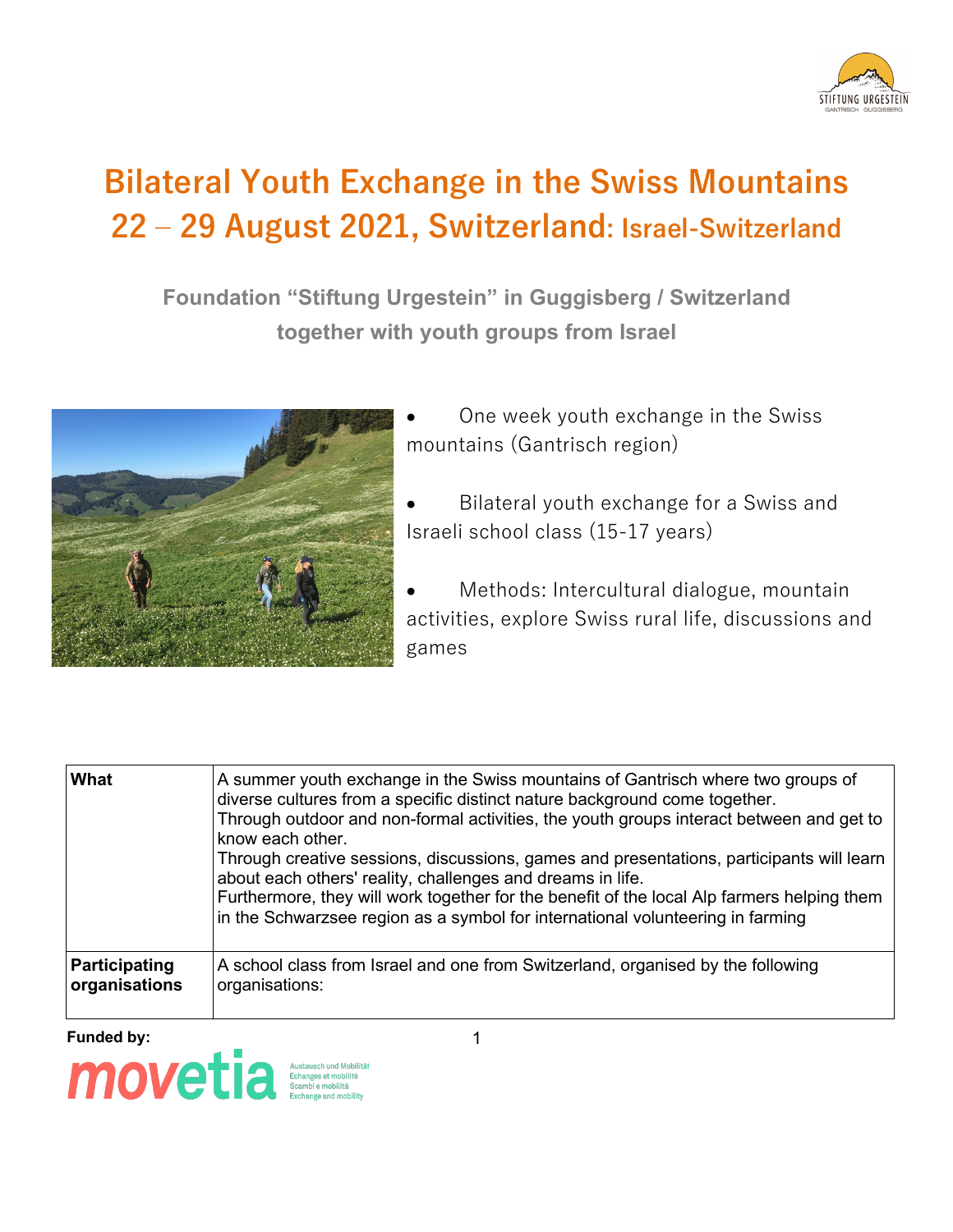

|                                    | <b>Israel: Agudat Qidum Hachinuch</b><br>Switzerland: Foundation "Stiftung Urgestein" Guggisber                                                                                                                                                                                                                                                                                                                                                                                                                                                                                                                                                                                                                                                            |
|------------------------------------|------------------------------------------------------------------------------------------------------------------------------------------------------------------------------------------------------------------------------------------------------------------------------------------------------------------------------------------------------------------------------------------------------------------------------------------------------------------------------------------------------------------------------------------------------------------------------------------------------------------------------------------------------------------------------------------------------------------------------------------------------------|
| <b>Participants</b>                | 1 class per country (around 24 persons per group<br>Each group will be accompanied by at least 2 youth leaders per country                                                                                                                                                                                                                                                                                                                                                                                                                                                                                                                                                                                                                                 |
| <b>Accommodation</b><br>and travel | The youth exchange will take place in the St. Michael group house in<br>$\bullet$<br>Schwarzsee<br>Separated dorms for boys and girls<br>$\bullet$<br>Self-operating kitchen by a chef with the help of participants<br>Both groups will meet at Basel airport and travel together with a shuttle bus to<br>Schwarzsee<br>Stiftung Urgestein will organise all travel arrangements for both groups                                                                                                                                                                                                                                                                                                                                                         |
| <b>Costs</b>                       | The main funding comes from the Swiss National Agency "Movetia Foundation".<br>Participation costs per participant: EUR 150.-<br>Travel costs are reimbursed by 70%<br>Youth leaders do not pay participation costs and their travels are reimbursed by 100%<br>Rest of transportation, accommodation, food and program are covered by the program.                                                                                                                                                                                                                                                                                                                                                                                                        |
| <b>Main</b><br>coordination        | Stifung Urgestein Guggisgerg:<br>Oliver Schneitter, Switzerland<br>Erika Marty, Switzerland                                                                                                                                                                                                                                                                                                                                                                                                                                                                                                                                                                                                                                                                |
| <b>Methods</b>                     | The youth exchange will work with non-formal and outdoor methods such as:<br>Group work and outdoor activities in a mountain environment<br>Group and individual reflection (debates, meditation)<br>$\bullet$<br>Intercultural group activities (cooking, dance, arts)<br>$\bullet$<br>Volunteer environmental engagement in the Naturepark Gantrisch (local Alp<br>$\bullet$<br>farms)<br>Discussions and debates<br>$\bullet$                                                                                                                                                                                                                                                                                                                           |
| <b>Logistics and</b><br>safety     | The responsibility for the content will be by the youth leaders of the participating<br>$\bullet$<br>partner organisations<br>The coordinating organisation Stiftung Urgestein is organising all logistical and<br>travel arrangements as well as insurances and preparation of participants<br>A safety concept is provided by Stiftung Urgestein<br>A preparatory meeting for the youth leaders of both Swiss and Israeli partners<br>will take place 2 weeks before the youth exchange<br>Local authorities and medical services will be notified about the youth exchange<br>Health and travel insurance is in the responsibility of the partner organisations<br>and participants. All participants must bring a copy of their health insurance valid |